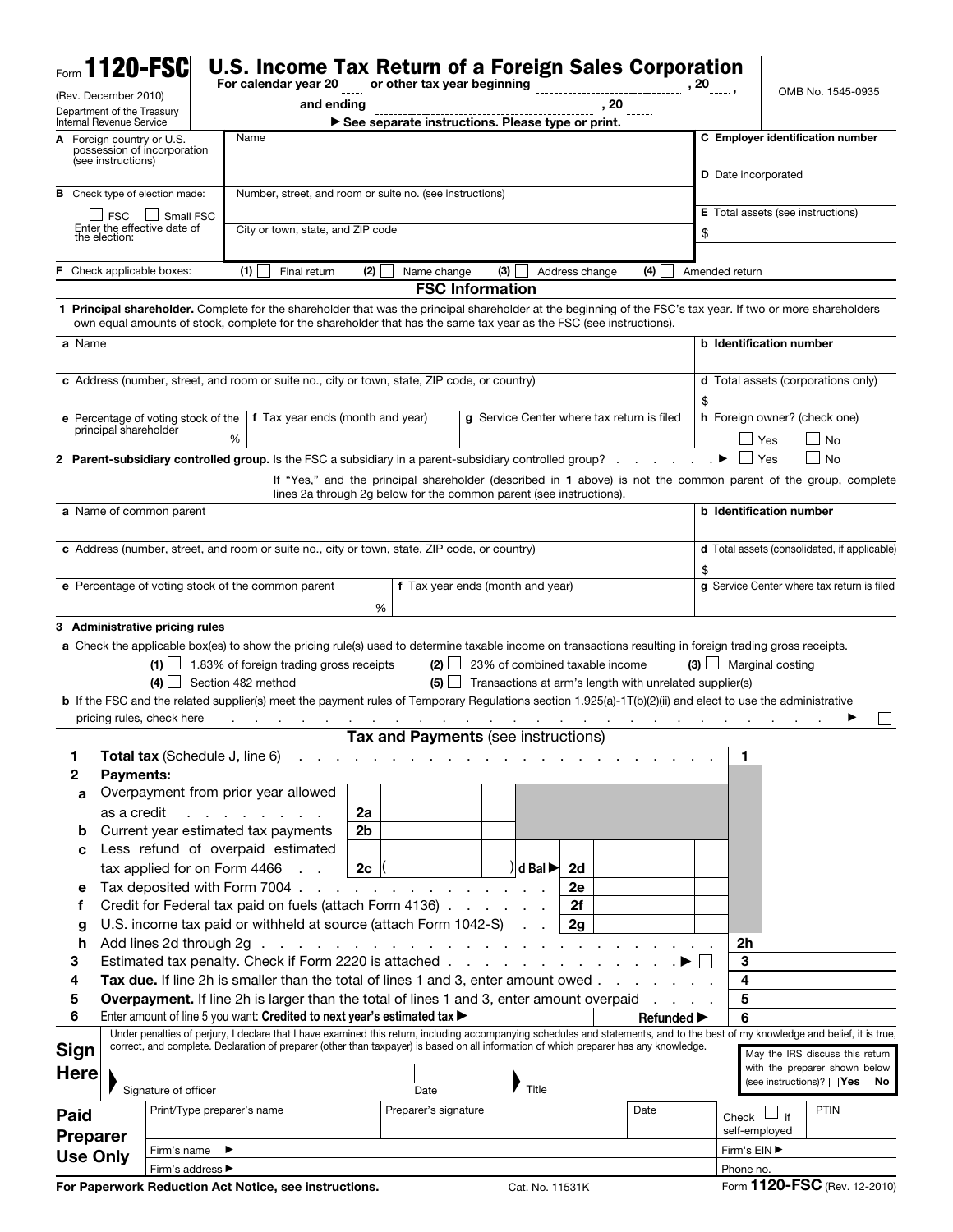|        | Form 1120-FSC (Rev. 12-2010)                                                                                                                         |        |              |                                         |                                                                      |  |                                                                                                             | Page 2 |
|--------|------------------------------------------------------------------------------------------------------------------------------------------------------|--------|--------------|-----------------------------------------|----------------------------------------------------------------------|--|-------------------------------------------------------------------------------------------------------------|--------|
|        | Schedule A Cost of Goods Sold Related to Foreign Trading Gross Receipts (see instructions)                                                           |        |              |                                         |                                                                      |  |                                                                                                             |        |
|        |                                                                                                                                                      |        |              |                                         |                                                                      |  | (a) Using administrative pricing rules (b) Not using administrative pricing rules                           |        |
| 1      | Inventory at beginning of year $\ldots$ $\ldots$ $\ldots$ $\ldots$ $\ldots$                                                                          |        |              | 1                                       |                                                                      |  |                                                                                                             |        |
| 2      | Purchases                                                                                                                                            |        |              | $\overline{\mathbf{2}}$                 |                                                                      |  |                                                                                                             |        |
| 3      | Cost of labor                                                                                                                                        |        |              | $\mathbf{3}$<br>$\overline{\mathbf{4}}$ |                                                                      |  |                                                                                                             |        |
| 4      | Additional section 263A costs (attach schedule)                                                                                                      |        |              | 5                                       |                                                                      |  |                                                                                                             |        |
| 5      | Other costs (attach schedule)                                                                                                                        |        |              | $6\phantom{a}$                          |                                                                      |  |                                                                                                             |        |
| 6      | Total. Add lines 1 through 5.                                                                                                                        |        |              | $\overline{7}$                          |                                                                      |  |                                                                                                             |        |
| 7<br>8 | Inventory at end of year $\ldots$ $\ldots$ $\ldots$ $\ldots$ $\ldots$ $\ldots$<br>Cost of goods sold. Subtract line 7 from line 6. Enter here and on |        |              |                                         |                                                                      |  |                                                                                                             |        |
|        |                                                                                                                                                      |        |              |                                         |                                                                      |  |                                                                                                             |        |
| 9а     | line 7 of Schedule B. Small FSCs, see instructions for Schedule A<br>Check all methods used for valuing closing inventory:                           |        |              | 8                                       | $(1)$ $\Box$ Cost as described in Regulations section 1.471-3        |  |                                                                                                             |        |
|        | (2) $\Box$ Lower of cost or market as described in Regulations section 1.471-4                                                                       |        |              |                                         |                                                                      |  |                                                                                                             |        |
|        | (3) $\Box$ Other (Specify method used and attach explanation.) $\blacktriangleright$                                                                 |        |              |                                         |                                                                      |  |                                                                                                             |        |
| b      | Check if there was a writedown of subnormal goods as described in Regulations section 1.471-2(c) $\ldots$ $\ldots$ $\ldots$                          |        |              |                                         |                                                                      |  |                                                                                                             |        |
| с      | Check if the LIFO inventory method was adopted this tax year for any goods. (If checked, attach Form 970.) $\blacksquare$                            |        |              |                                         |                                                                      |  |                                                                                                             |        |
| d      | If the LIFO inventory method was used for this tax year, enter percentage (or amounts) of closing                                                    |        |              |                                         |                                                                      |  |                                                                                                             |        |
|        |                                                                                                                                                      |        |              |                                         |                                                                      |  | 9d                                                                                                          |        |
|        | If property is produced or acquired for resale, do the rules of section 263A apply to the FSC?                                                       |        |              |                                         |                                                                      |  | $\Box$ Yes $\Box$ No                                                                                        |        |
| f      | Was there any change in determining quantities, cost, or valuations between opening and closing inventory?                                           |        |              |                                         |                                                                      |  |                                                                                                             |        |
|        | If "Yes," attach explanation $\ldots$ $\ldots$ $\ldots$ $\ldots$ $\ldots$ $\ldots$ $\ldots$ $\ldots$ $\ldots$ $\ldots$ $\ldots$                      |        |              |                                         |                                                                      |  | ∣∣Yes                                                                                                       | ∣No    |
|        | Additional Information (see instructions). Note: Small FSCs, complete lines 1 through 8f only.                                                       |        |              |                                         |                                                                      |  |                                                                                                             |        |
| 1      | See the instructions and enter the FSC's:                                                                                                            | Yes No | $\mathbf{f}$ |                                         | Small FSCs only: Check the applicable box if during the tax          |  |                                                                                                             | Yes No |
| а      |                                                                                                                                                      |        |              |                                         | year the small FSC was a member of a controlled group of             |  |                                                                                                             |        |
| b      |                                                                                                                                                      |        |              |                                         | corporations that included a $\Box$ DISC or a $\Box$ FSC.            |  |                                                                                                             |        |
| c      | Product or service ▶                                                                                                                                 |        | g            |                                         | Check the applicable box if during the tax year the FSC              |  |                                                                                                             |        |
| 2      | Enter the amount of tax-exempt interest received or                                                                                                  |        |              |                                         | was a member of a controlled group of corporations that              |  |                                                                                                             |        |
|        | accrued during the tax year $\blacktriangleright$<br>∣\$                                                                                             |        |              |                                         | included a $\Box$ DISC or a $\Box$ FSC.                              |  |                                                                                                             |        |
| 3      | At any time during the tax year was the FSC engaged in                                                                                               |        | 9            |                                         | Foreign management rules (does not apply to small FSCs):             |  |                                                                                                             |        |
|        | a trade or business in the United States?                                                                                                            |        | a            |                                         | Did all formally convened meetings of the board of directors         |  |                                                                                                             |        |
| 4      | During the tax year, did the FSC own any foreign entity                                                                                              |        |              |                                         | and of the shareholders occur outside the U.S.?                      |  |                                                                                                             |        |
|        | that was disregarded as an entity separate from its                                                                                                  |        | b            |                                         | (1) Were all cash dividends, legal and accounting fees,              |  | salaries of officers, and salaries or fees of members of                                                    |        |
|        | owner under Regulations sections 301.7701-2 and                                                                                                      |        |              |                                         |                                                                      |  | the board of directors disbursed from bank accounts                                                         |        |
|        |                                                                                                                                                      |        |              |                                         |                                                                      |  | maintained outside the United States? (If "Yes," these<br>accounts are considered to be the FSC's principal |        |
|        | If "Yes," attach a statement listing the name, country                                                                                               |        |              |                                         | bank accounts.) $\cdots$ $\cdots$                                    |  |                                                                                                             |        |
|        | under whose laws the entity was organized, and EIN (if<br>any) of each such entity.                                                                  |        |              |                                         | (2) At all times during the tax year, did the FSC maintain           |  |                                                                                                             |        |
|        |                                                                                                                                                      |        |              |                                         | its principal bank accounts in a qualifying foreign                  |  |                                                                                                             |        |
| 5      | During the tax year, did the FSC own at least a 10%                                                                                                  |        |              |                                         | country or U.S. possession (see instructions)?                       |  |                                                                                                             |        |
|        | interest, directly or indirectly, in any foreign partnership?                                                                                        |        |              |                                         | Name of bank(s) $\blacktriangleright$                                |  |                                                                                                             |        |
|        | If "Yes," see the instructions for required attachment.                                                                                              |        |              |                                         | Account number(s) $\blacktriangleright$                              |  |                                                                                                             |        |
| 6      | If the FSC has an NOL for the tax year and is electing to<br>forego the carryback period, check here $\qquad \qquad \blacktriangleright$             |        | 10           |                                         |                                                                      |  | Foreign economic process rules (does not apply to small FSCs):                                              |        |
|        |                                                                                                                                                      |        | a            |                                         | from its sales activities (Regulations section $1.924(d)-1(c)(5)$ ): |  | Check the applicable box if the FSC is electing to group transactions                                       |        |
| 7      | Enter the available NOL carryover from prior tax years.<br>(Do not reduce it by any deduction on Schedule B, Part                                    |        |              |                                         | Customer grouping                                                    |  | $\Box$ Contract grouping                                                                                    |        |
|        | II, line 19a.) ▶ $\$\}$                                                                                                                              |        |              |                                         |                                                                      |  | Product or product line grouping $\Box$ Product or product line subgroupings                                |        |
| 8      | <b>FSC qualification rules (see instructions):</b>                                                                                                   |        | b            |                                         |                                                                      |  | Check the applicable box(es) to indicate how the FSC met the                                                |        |
| а      | Enter the largest number of shareholders the FSC had                                                                                                 |        |              |                                         | foreign direct costs requirement (see instructions):                 |  |                                                                                                             |        |
|        | at any time during the tax year ▶                                                                                                                    |        |              |                                         |                                                                      |  | The FSC (or any person under contract with the FSC) met the                                                 |        |
| b      | Did the FSC have any preferred stock outstanding at                                                                                                  |        |              |                                         | 50% test of section 924(d)(1).                                       |  |                                                                                                             |        |
|        | any time during the tax year?<br>the contract of the contract of                                                                                     |        |              |                                         |                                                                      |  | $\Box$ The FSC (or any person under contract with the FSC) met the alternative                              |        |
| c      | During the tax year, did the FSC maintain an office in a                                                                                             |        |              |                                         |                                                                      |  | 85% test of section 924(d)(2). Check to indicate the subparagraphs of                                       |        |
|        | qualifying foreign country or U.S. possession in which a                                                                                             |        |              |                                         | section 924(e) for which this alternative test was met:              |  |                                                                                                             |        |
|        | complete set of books and records was maintained?                                                                                                    |        |              |                                         | (e)(1)<br>(e)(2)                                                     |  | (e)(3)<br>(e)(4)<br>(e)(5)                                                                                  |        |
| d      | During the tax year did the FSC maintain the records                                                                                                 |        | c            |                                         |                                                                      |  | If box (e)(5) is checked, enter which of the five methods listed in                                         |        |
|        | required under section 6001 at a location within the U.S.?                                                                                           |        |              |                                         |                                                                      |  | Regulations section $1.924(e)-1(e)(1)(i)$ through (v) describes how the                                     |        |
| е      | At all times during the tax year, did the FSC have at                                                                                                |        |              |                                         | FSC bears the economic risk of nonpayment ▶                          |  |                                                                                                             |        |
|        | least one non-U.S. resident on its board of directors?                                                                                               |        | d            |                                         |                                                                      |  | Check the applicable box if the FSC is electing to group its foreign                                        |        |
|        |                                                                                                                                                      |        |              |                                         |                                                                      |  | direct costs on one of the following (Regulations section 1.924(d)-1(e)):                                   |        |
|        |                                                                                                                                                      |        |              |                                         |                                                                      |  | Customer grouping $\Box$ Contract grouping $\Box$ Product or product line grouping                          |        |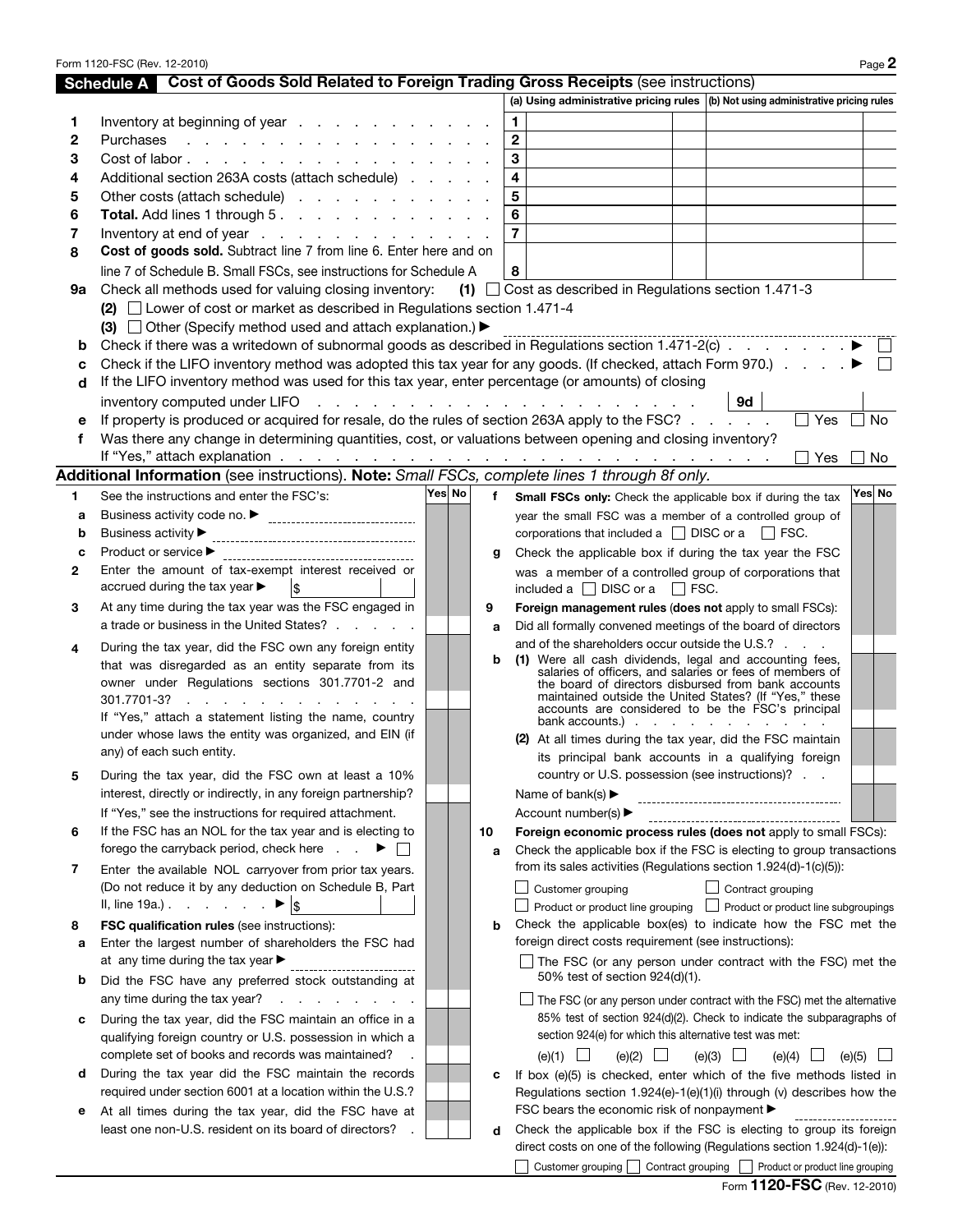|     | <b>Schedule B</b> Taxable Income or (Loss) (see instructions)                                                                                                                                                                              |    |                |                |                                              |                 |                                 |   |
|-----|--------------------------------------------------------------------------------------------------------------------------------------------------------------------------------------------------------------------------------------------|----|----------------|----------------|----------------------------------------------|-----------------|---------------------------------|---|
|     | Part I-Net Income Attributable to Nonexempt Foreign Trade Income                                                                                                                                                                           |    |                |                |                                              |                 | (b) Not using                   |   |
|     |                                                                                                                                                                                                                                            |    |                |                | (a) Using administrative<br>pricing rules    |                 | administrative<br>pricing rules |   |
| 1.  | Sale, exchange, or other disposition of export property. (Enter 50% of                                                                                                                                                                     |    |                |                |                                              |                 |                                 |   |
|     | military property sales. Include the other 50% on Schedule F, line 1.)                                                                                                                                                                     |    |                | 1.             |                                              |                 |                                 |   |
| 2   | Lease or rental of export property for use outside the United States                                                                                                                                                                       |    |                | $\mathbf{2}$   |                                              |                 |                                 |   |
| 3   | Services related and subsidiary to:                                                                                                                                                                                                        |    |                |                |                                              |                 |                                 |   |
| a   | Sale, exchange, or other disposition of export property. (Enter 50% of                                                                                                                                                                     |    |                |                |                                              |                 |                                 |   |
|     | services related to the sale or other disposition of military property. Include                                                                                                                                                            |    |                |                |                                              |                 |                                 |   |
|     | the other 50% on Schedule F, line 1.) $\ldots$ $\ldots$ $\ldots$ $\ldots$ $\ldots$                                                                                                                                                         |    |                | За             |                                              |                 |                                 |   |
| b   | Lease or rental of export property                                                                                                                                                                                                         |    |                | 3b             |                                              |                 |                                 |   |
| 4   | Engineering or architectural services for construction projects outside the U.S.                                                                                                                                                           |    |                | 4              |                                              |                 |                                 |   |
| 5   | Managerial services for an unrelated FSC or IC-DISC (see instructions).                                                                                                                                                                    |    |                | 5              |                                              |                 |                                 |   |
| 6a  | Total foreign trading gross receipts. Add lines 1 through 5                                                                                                                                                                                |    |                | 6a             |                                              |                 |                                 |   |
|     | Small FSCs: Complete lines 6b through 6h.                                                                                                                                                                                                  |    | \$5,000,000 00 |                |                                              |                 |                                 |   |
| b   | Small FSC limitation (section 924(b)(2)(B))                                                                                                                                                                                                | 6b |                |                |                                              |                 |                                 |   |
| c   | Controlled group member's share of line 6b<br><b>Service</b> State                                                                                                                                                                         | 6с |                |                |                                              |                 |                                 |   |
| d   | Enter 1. (Short tax year: Divide the number of days in<br>the short tax year by the number of days in the full tax                                                                                                                         |    |                |                |                                              |                 |                                 |   |
|     | year. Enter as a decimal less than 1.00000.)<br>$\mathcal{L}^{\text{max}}$ and $\mathcal{L}^{\text{max}}$                                                                                                                                  | 6d |                |                |                                              |                 |                                 |   |
| е   | Multiply line 6b or line 6c (whichever applies) by line 6d                                                                                                                                                                                 | 6e |                |                |                                              |                 |                                 |   |
| f   | Total of line 6a, columns (a) and (b) $\cdot \cdot \cdot \cdot$                                                                                                                                                                            | 6f |                |                |                                              |                 |                                 |   |
|     | Note: See the instructions for line 6f if commission                                                                                                                                                                                       |    |                |                |                                              |                 |                                 |   |
|     | income is included on line 6a.                                                                                                                                                                                                             |    |                |                |                                              |                 |                                 |   |
| g   | Enter the smaller of line 6e or line 6f. Note: If line 6f                                                                                                                                                                                  |    |                |                |                                              |                 |                                 |   |
|     | exceeds line 6e, enter the excess on line 7 of Schedule F                                                                                                                                                                                  | 6g |                |                |                                              |                 |                                 |   |
|     | h Allocate the amount from line 6g to columns (a) and (b) (see instructions).                                                                                                                                                              |    |                | 6h             |                                              |                 |                                 |   |
| 7   | Cost of goods sold (Schedule A, line 8). (Small FSCs, enter only the part of                                                                                                                                                               |    |                |                |                                              |                 |                                 |   |
|     | cost of goods sold from the receipts on line 6h above. See instructions for                                                                                                                                                                |    |                |                |                                              |                 |                                 |   |
|     |                                                                                                                                                                                                                                            |    |                | $\overline{7}$ |                                              |                 |                                 |   |
| 8   | Foreign trade income. Subtract line 7 from line 6a or line 6h (whichever applies)                                                                                                                                                          |    |                | 8              |                                              |                 |                                 |   |
| 9а  | Exemption percentage from Schedule E, line 3d                                                                                                                                                                                              |    |                | 9a             |                                              | %               |                                 |   |
| b   | Exemption percentage from Schedule E, line 2d<br>Exempt foreign trade income. Multiply line 8, column (a) by line 9a and line                                                                                                              |    |                | 9 <sub>b</sub> |                                              |                 |                                 | % |
| 10  |                                                                                                                                                                                                                                            |    |                |                |                                              |                 |                                 |   |
| 11  | Nonexempt foreign trade income. Subtract line 10 from line 8                                                                                                                                                                               |    |                | 10<br>11       |                                              |                 |                                 |   |
| 12  | Deductions attributable to nonexempt foreign trade income. Enter amount                                                                                                                                                                    |    |                |                |                                              |                 |                                 |   |
|     |                                                                                                                                                                                                                                            |    |                | 12             |                                              |                 |                                 |   |
| 13  | Net income attributable to nonexempt foreign trade income. Subtract line 12                                                                                                                                                                |    |                |                |                                              |                 |                                 |   |
|     |                                                                                                                                                                                                                                            |    |                | 13             |                                              |                 |                                 |   |
| 14  | Net income attributable to nonexempt foreign trade income from Schedule                                                                                                                                                                    |    |                |                |                                              |                 |                                 |   |
|     | a construction of the construction of the construction of the construction of the construction of the construction of the construction of the construction of the construction of the construction of the construction of the<br>F. line 6 |    |                | 14             |                                              |                 |                                 |   |
| 15  | Total net income attributable to nonexempt foreign trade income. Add                                                                                                                                                                       |    |                |                |                                              |                 |                                 |   |
|     | lines 13 and 14 $\ldots$ $\ldots$ $\ldots$ $\ldots$ $\ldots$ $\ldots$ $\ldots$ $\ldots$ $\ldots$ $\ldots$ $\ldots$                                                                                                                         |    |                | 15             |                                              |                 |                                 |   |
|     | Part II-Taxable Income or (Loss)                                                                                                                                                                                                           |    |                |                |                                              |                 |                                 |   |
| 16  | Taxable income from foreign trade income. Enter total of line 15, columns (a) and (b), minus any                                                                                                                                           |    |                |                |                                              |                 |                                 |   |
|     | nontaxable income included in line 15, column (b). Attach a schedule that shows the computation<br>of the taxable and nontaxable income included on line 15, column (b)                                                                    |    |                |                |                                              |                 |                                 |   |
|     |                                                                                                                                                                                                                                            |    |                |                |                                              | 16              |                                 |   |
| 17  | Taxable nonforeign trade income from Schedule F, line 19<br>Taxable income or (loss) before net operating loss deduction and dividends-received deduction.                                                                                 |    |                |                | and the contract of the contract of the con- | 17              |                                 |   |
| 18  |                                                                                                                                                                                                                                            |    |                |                |                                              | 18              |                                 |   |
| 19а | Net operating loss deduction (attach schedule) 19a                                                                                                                                                                                         |    |                |                |                                              |                 |                                 |   |
| b   | Dividends-received deduction (attach schedule) 19b                                                                                                                                                                                         |    |                |                |                                              |                 |                                 |   |
| C   | Add lines 19a and 19b                                                                                                                                                                                                                      |    |                |                |                                              | 19 <sub>c</sub> |                                 |   |
| 20  | Taxable income or (loss). Subtract line 19c from line 18. (See instructions for Schedule J to                                                                                                                                              |    |                |                |                                              |                 |                                 |   |
|     |                                                                                                                                                                                                                                            |    |                |                |                                              | 20              |                                 |   |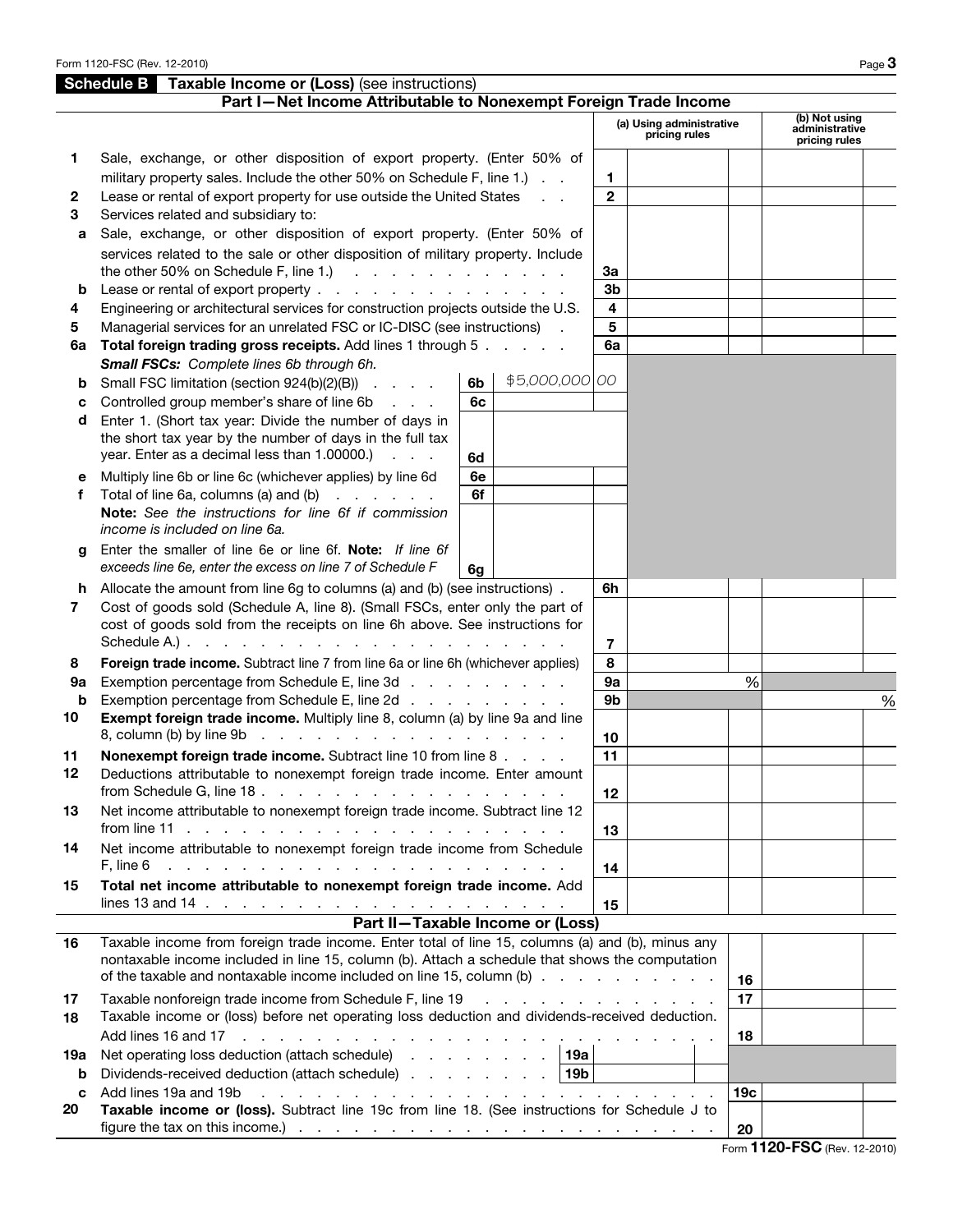|        | Form 1120-FSC (Rev. 12-2010)                                                                                                                                                                                                                                              |                              |                                           |                                               |             | Page 4 |
|--------|---------------------------------------------------------------------------------------------------------------------------------------------------------------------------------------------------------------------------------------------------------------------------|------------------------------|-------------------------------------------|-----------------------------------------------|-------------|--------|
|        | <b>Exemption Percentages Used in Figuring Exempt Foreign Trade Income (see instructions)</b><br><b>Schedule E</b>                                                                                                                                                         |                              |                                           |                                               |             |        |
|        | Note: If all shareholders of the FSC are C corporations, enter .30000 on line 2d and .65217 on line 3d and skip all other lines.<br>If all shareholders of the FSC are other than C corporations, enter .32000 on line 2d and .69565 on line 3d and skip all other lines. |                              |                                           |                                               |             |        |
| 1      | Percentage (round to at least five decimal places) of voting stock owned by shareholders that are                                                                                                                                                                         |                              |                                           |                                               |             |        |
|        |                                                                                                                                                                                                                                                                           |                              | 1                                         |                                               |             |        |
| 2<br>a | Exemption percentage for foreign trade income determined by not using the administrative pricing rules:<br>Difference between section $923(a)(2)$ and section $291(a)(4)(A)$ percentage $\ldots$                                                                          |                              | 2a                                        | .02000                                        |             |        |
| b      | Section 923(a)(2) percentage $\cdots$ $\cdots$ $\cdots$ $\cdots$ $\cdots$ $\cdots$ $\cdots$ $\cdots$ $\cdots$ $\cdots$                                                                                                                                                    |                              | 2 <sub>b</sub>                            | .32000                                        |             |        |
| c<br>d | Exemption percentage. Subtract line 2c from line 2b. Enter here and on Schedule B, line 9b, and                                                                                                                                                                           |                              | 2 <sub>c</sub>                            |                                               |             |        |
|        |                                                                                                                                                                                                                                                                           |                              | 2d                                        |                                               |             |        |
| З<br>a | Exemption percentage for foreign trade income determined using administrative pricing rules:<br>Difference between section 923(a)(3) fraction and section 291(a)(4)(B) fraction (16/23 - 15/23 =                                                                          |                              |                                           |                                               |             |        |
|        |                                                                                                                                                                                                                                                                           |                              |                                           | За                                            | .04348      |        |
| b      |                                                                                                                                                                                                                                                                           |                              |                                           | 3b                                            | .69565      |        |
|        |                                                                                                                                                                                                                                                                           |                              |                                           |                                               |             |        |
| C<br>d | Exemption percentage. Subtract line 3c from line 3b. Enter here and on Schedule B, line 9a, and                                                                                                                                                                           |                              |                                           | 3c                                            |             |        |
|        | Net Income From Nonexempt Foreign Trade Income and Taxable Nonforeign Trade Income<br><b>Schedule F</b>                                                                                                                                                                   |                              |                                           | 3d                                            |             |        |
|        | (see instructions)                                                                                                                                                                                                                                                        |                              |                                           |                                               |             |        |
|        | Part I-Net Income From Nonexempt Foreign Trade Income                                                                                                                                                                                                                     |                              |                                           |                                               |             |        |
| 1.     | Enter 50% of total receipts from the sale, exchange, or other disposition of                                                                                                                                                                                              |                              | (a) Using administrative<br>pricing rules | (b) Not using administrative<br>pricing rules |             |        |
|        | military property and related services                                                                                                                                                                                                                                    | 1.                           |                                           |                                               |             |        |
| 2      | International boycott income                                                                                                                                                                                                                                              | $\mathbf{2}$                 |                                           |                                               |             |        |
| з      | Illegal bribes and other payments<br><b>Total.</b> Add lines 1, 2, and 3 $\ldots$ $\ldots$ $\ldots$ $\ldots$ $\ldots$ $\ldots$ $\ldots$                                                                                                                                   | 3<br>$\overline{\mathbf{4}}$ |                                           |                                               |             |        |
| 5      | Cost of goods sold and other costs related to above income                                                                                                                                                                                                                |                              |                                           |                                               |             |        |
|        |                                                                                                                                                                                                                                                                           | 5                            |                                           |                                               |             |        |
|        | Net income from nonexempt foreign trade income. Subtract line 5 from<br>line 4. Enter here and on Schedule B, line 14, columns (a) and (b)                                                                                                                                | 6                            |                                           |                                               |             |        |
|        | Part II-Taxable Nonforeign Trade Income                                                                                                                                                                                                                                   |                              |                                           |                                               |             |        |
|        | 7 Small FSCs: If line 6f, Schedule B, is greater than line 6e, Schedule B, enter the excess here                                                                                                                                                                          |                              |                                           | $\overline{7}$                                |             |        |
|        |                                                                                                                                                                                                                                                                           |                              |                                           |                                               |             |        |
|        |                                                                                                                                                                                                                                                                           |                              |                                           | 8                                             |             |        |
| 9      |                                                                                                                                                                                                                                                                           |                              |                                           | 9                                             |             |        |
| 10     |                                                                                                                                                                                                                                                                           |                              |                                           | 10                                            |             |        |
| 11     | Royalties<br>12 Other investment income entering to the contract of the contract of the contract of the contract of the contract of the contract of the contract of the contract of the contract of the contract of the contract of the con                               |                              |                                           | 11<br>12                                      |             |        |
|        | 13 Receipts excluded under section 924(f) on the basis of use, subsidized receipts, and receipts from                                                                                                                                                                     |                              | 13                                        |                                               |             |        |
|        | 14 Income from excluded property under sections 927(a)(2) and (3)                                                                                                                                                                                                         |                              |                                           | 14                                            |             |        |
|        | 15 Income from transactions that did not meet the Foreign economic process rules (see instructions).                                                                                                                                                                      |                              |                                           | 15                                            |             |        |
|        |                                                                                                                                                                                                                                                                           |                              |                                           | 16                                            |             |        |
|        |                                                                                                                                                                                                                                                                           |                              |                                           | 17                                            |             |        |
|        | 18 Enter deductions allocated or apportioned to line 17 income. (Attach schedule. Small FSCs also                                                                                                                                                                         |                              |                                           |                                               |             |        |
|        | include the cost of goods sold deduction attributable to the amount entered on line 7 above).                                                                                                                                                                             |                              |                                           | 18                                            |             |        |
|        | 19 Taxable nonforeign trade income. Subtract line 18 from line 17. Enter here and on Schedule B,<br>line 17<br>القائم المنافر فالمنافر فالقارف والمنافر فالقارف فالمنافر فالقارف فالقارف فالقارف فالمنافر فالمنافر                                                        |                              |                                           | 19                                            | $-4400$ FCC |        |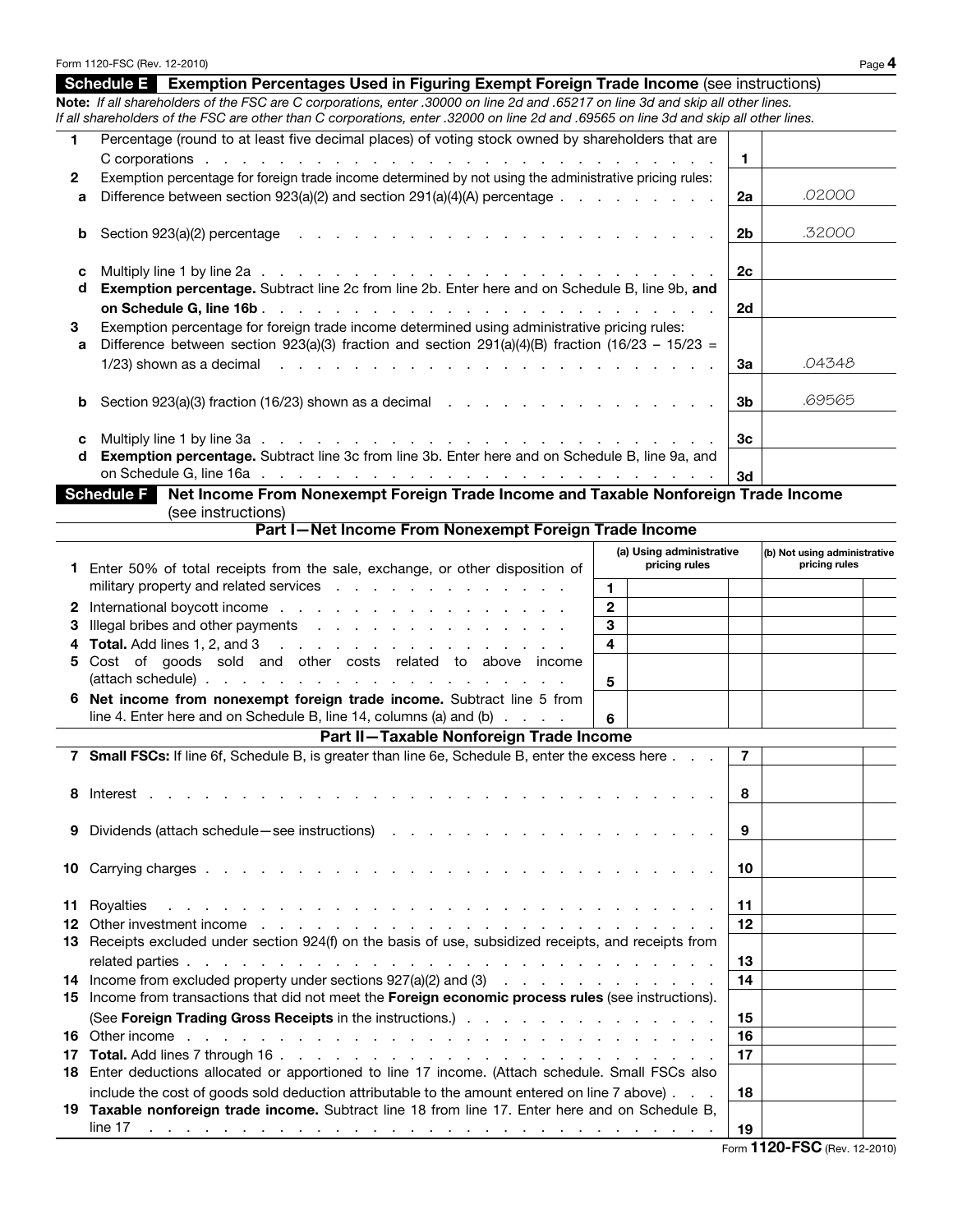|     | Form 1120-FSC (Rev. 12-2010)                                                                                                                                                                                                               |                 |                          |               |                              | Page 5        |
|-----|--------------------------------------------------------------------------------------------------------------------------------------------------------------------------------------------------------------------------------------------|-----------------|--------------------------|---------------|------------------------------|---------------|
|     | <b>Schedule G</b><br>Deductions Allocated or Apportioned to Foreign Trade Income Other Than Foreign Trade Income                                                                                                                           |                 |                          |               |                              |               |
|     | Reported on Schedule F (See instructions for limitations on deductions before completing lines 1 through 14.)                                                                                                                              |                 |                          |               |                              |               |
|     |                                                                                                                                                                                                                                            |                 | (a) Using administrative |               | (b) Not using administrative |               |
| 1   | Foreign direct costs described in section 924(e):                                                                                                                                                                                          |                 | pricing rules            |               | pricing rules                |               |
| а   | Advertising and sales promotion                                                                                                                                                                                                            | 1a              |                          |               |                              |               |
| b   | Certain processing and arranging costs                                                                                                                                                                                                     | 1b              |                          |               |                              |               |
| c   |                                                                                                                                                                                                                                            | 1 <sub>c</sub>  |                          |               |                              |               |
| d   | Certain determination and transmittal costs                                                                                                                                                                                                | 1d              |                          |               |                              |               |
| е   |                                                                                                                                                                                                                                            | 1e              |                          |               |                              |               |
| f   | Total foreign direct costs. Add lines 1a through 1e                                                                                                                                                                                        | 1f              |                          |               |                              |               |
| 2   |                                                                                                                                                                                                                                            | $\mathbf{2}$    |                          |               |                              |               |
| 3   | Interest<br>and the company of the company of the company of the company of the company of the company of the company of the company of the company of the company of the company of the company of the company of the company of the comp | 3               |                          |               |                              |               |
| 4   | Depreciation from Form 4562 (less any depreciation claimed elsewhere on                                                                                                                                                                    |                 |                          |               |                              |               |
|     | this return) (attach Form 4562) $\ldots$ $\ldots$ $\ldots$ $\ldots$ $\ldots$ $\ldots$ $\ldots$                                                                                                                                             | 4               |                          |               |                              |               |
| 5   |                                                                                                                                                                                                                                            | 5               |                          |               |                              |               |
| 6   |                                                                                                                                                                                                                                            | 6               |                          |               |                              |               |
| 7   |                                                                                                                                                                                                                                            | $\overline{7}$  |                          |               |                              |               |
| 8   |                                                                                                                                                                                                                                            | 8               |                          |               |                              |               |
| 9   |                                                                                                                                                                                                                                            | 9               |                          |               |                              |               |
| 10  |                                                                                                                                                                                                                                            | 10              |                          |               |                              |               |
|     |                                                                                                                                                                                                                                            | 11              |                          |               |                              |               |
| 11  |                                                                                                                                                                                                                                            |                 |                          |               |                              |               |
| 12  | Pension, profit-sharing, etc., plans                                                                                                                                                                                                       | 12              |                          |               |                              |               |
| 13  | Employee benefit programs                                                                                                                                                                                                                  | 13              |                          |               |                              |               |
| 14  | Other deductions (attach list)                                                                                                                                                                                                             | 14              |                          |               |                              |               |
| 15  | Total deductions. Add lines 1f through 14                                                                                                                                                                                                  | 15              |                          |               |                              |               |
| 16a | Exemption percentage from Schedule E, line 3d                                                                                                                                                                                              | 16a             |                          | $\frac{0}{0}$ |                              |               |
| b   | Exemption percentage from Schedule E, line 2d                                                                                                                                                                                              | 16 <sub>b</sub> |                          |               |                              | $\frac{0}{0}$ |
| 17  | Deductions attributable to exempt foreign trade income. Multiply line 15,                                                                                                                                                                  |                 |                          |               |                              |               |
|     | column (a) by line 16a and enter the result in column (a). Multiply line 15,                                                                                                                                                               |                 |                          |               |                              |               |
|     | column (b) by line 16b and enter the result in column (b) $\ldots$                                                                                                                                                                         | 17              |                          |               |                              |               |
| 18  | Deductions allocated or apportioned to nonexempt foreign trade                                                                                                                                                                             |                 |                          |               |                              |               |
|     | income other than foreign trade income reported on Schedule F.                                                                                                                                                                             |                 |                          |               |                              |               |
|     | Subtract line 17 from line 15. Enter here and on Schedule B, line 12, columns                                                                                                                                                              |                 |                          |               |                              |               |
|     |                                                                                                                                                                                                                                            | 18              |                          |               |                              |               |
|     | <b>Schedule J Tax Computation</b> (see instructions)                                                                                                                                                                                       |                 |                          |               |                              |               |
| 1.  | Check if the FSC is a member of a controlled group (see section 927(d)(4)) (attach Schedule                                                                                                                                                |                 |                          |               |                              |               |
|     |                                                                                                                                                                                                                                            |                 |                          |               |                              |               |
| 2   | Income tax. Check this box if the FSC is a qualified personal service corporation as defined                                                                                                                                               |                 |                          |               |                              |               |
|     | in section $448(d)(2)$ (see instructions) $\ldots$ $\ldots$ $\ldots$ $\ldots$ $\ldots$ $\ldots$                                                                                                                                            |                 | $\perp$                  | $\mathbf{2}$  |                              |               |
|     |                                                                                                                                                                                                                                            |                 |                          |               |                              |               |
| 3   |                                                                                                                                                                                                                                            |                 |                          | 3             |                              |               |
|     |                                                                                                                                                                                                                                            |                 |                          |               |                              |               |
| 4   |                                                                                                                                                                                                                                            |                 |                          | 4             |                              |               |
|     |                                                                                                                                                                                                                                            |                 |                          |               |                              |               |
| 5   |                                                                                                                                                                                                                                            |                 |                          | 5             |                              |               |
|     |                                                                                                                                                                                                                                            |                 |                          |               |                              |               |
| 6   | Total tax. Subtract line 5 from line 4. Enter here and on line 1, page 1                                                                                                                                                                   |                 |                          | 6             |                              |               |